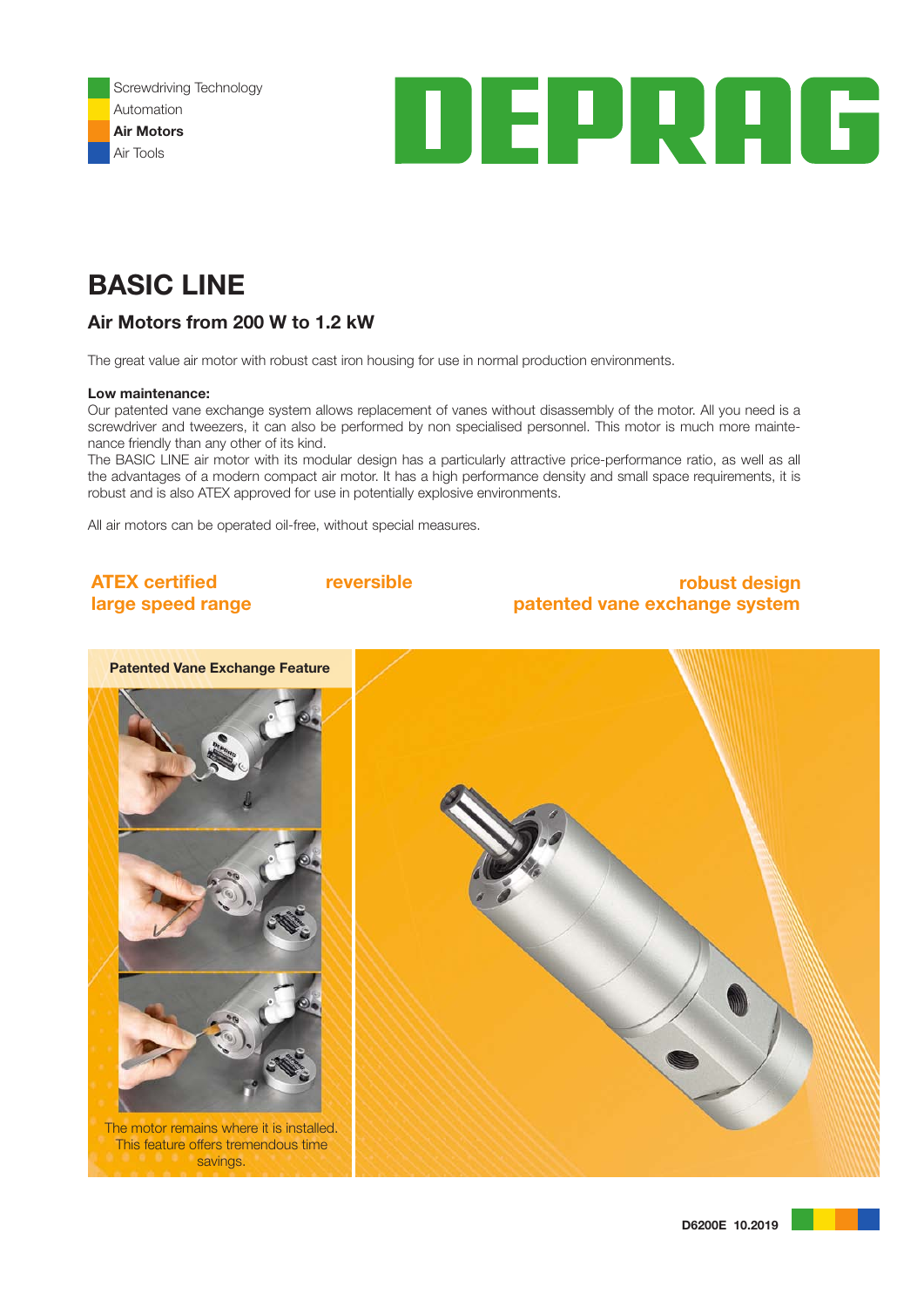## 2 BASIC LINE Air Motors **Execute 2 and 2** BASIC LINE Air Motors



#### For which applications are the BASIC LINE air motors suitable?

An air motor with cast iron housing is the right choice for an application with dry surrounding air in normal stationary production. There is a wide spectrum of DEPRAG BASIC LINE vane motors available.

#### Applications for other applications:

For space saving installation e.g. in an When working without lubrication in an industry robot, there are various grinding, environment with aggressive cleaning milling and drill motors available which agents and always when a non-corrosive are distinguished by their light weight and design is required, we recommend our compact design. These air motors can be stainless steel motors. These are found in found in our brochure D 6800 E.

our brochure D 6400 E.

For special applications, such as e. g. continuous operation (24 hours, nonstop), underwater application and many more, our applications consultants are happy to help.

### 200 W / 400 W / 600 W / 900 W / 1200 W BASIC LINE Air motors without gear

| Air motor without gear<br>reversible |      |                         | II 2G Ex h IIC T4 Gb X<br>$\langle \xi \chi \rangle$<br>C€<br>II 2D Ex h IIIC T130 °C Db X<br>$\langle \xi_{\rm X} \rangle$ |                       |                       |                       |                       |  |  |
|--------------------------------------|------|-------------------------|-----------------------------------------------------------------------------------------------------------------------------|-----------------------|-----------------------|-----------------------|-----------------------|--|--|
|                                      |      |                         | 200 W                                                                                                                       | 400 W                 | 600 W                 | 900 W                 | 1200 W                |  |  |
|                                      |      |                         | Motor size 1                                                                                                                | Motor size 3          | Motor size 5          | Motor size 7          | Motor size 8          |  |  |
|                                      |      | <b>Type</b><br>Part no. | 63X-001F01<br>208001A                                                                                                       | 63X-001F03<br>208003A | 63X-001F05<br>208005A | 63X-001F07<br>208007A | 63X-001F08<br>208008A |  |  |
| Nominal power                        |      | W / HP                  | 200/0.27                                                                                                                    | 400/0.54              | 600 / 0.8             | 900 / 1.2             | 1200 / 1.6            |  |  |
| Nominal speed                        |      | rpm                     | 5000                                                                                                                        | 5000                  | 5000                  | 5250                  | 5250                  |  |  |
| Speed (idling)                       |      | rpm                     | 10000                                                                                                                       | 10000                 | 10000                 | 10500                 | 10500                 |  |  |
| Nominal torque                       |      | $Nm / in.$ lbs          | 0.38 / 3.4                                                                                                                  | 0.76 / 7.7            | 1.1/9.7               | 1.6/14.2              | 2.2 / 19.5            |  |  |
| Start torque min.                    |      | Nm / in lbs             | 0.57/5                                                                                                                      | 1.1/9.7               | 1.7/15                | 2.4/21.2              | 3.3/29.2              |  |  |
| Permissible radial force             | max. | $N /$ lbs               | 145 / 32.5                                                                                                                  | 145/32.5              | 145/32.5              | 145/32.5              | 145/32.5              |  |  |
| Permissible axial force              | max. | $N /$ lbs               | 0                                                                                                                           | 0                     |                       | $\Omega$              | $\Omega$              |  |  |
| Air consumption                      |      | $m^3/m$ in / cfm        | 0.3/10.5                                                                                                                    | 0.6/21                | 0.9/32                | 2.2/77.7              | 2.6/91.8              |  |  |
| Weight                               |      | $kq$ / $lbs$            | 1/2.2                                                                                                                       | 1.4/3.1               | 1.6/3.5               | 3.1/6.8               | 3.8 / 8.4             |  |  |
| Hose I.D.                            |      | mm / in.                | 10/3/8                                                                                                                      | 12/1/2                | 13/1/2                | 16/5/8                | 16/5/8                |  |  |

Performance data relate to an air pressure of 6 bar (85 PSI) and lubricated air. With oil-free operation the output will be reduced by 10 - 20%.

| <b>Optional Equipment</b>                                     |          | Motor size 1                 | Motor size 3                | Motor size 5                 | Motor size 7                 | Motor size 8                 |
|---------------------------------------------------------------|----------|------------------------------|-----------------------------|------------------------------|------------------------------|------------------------------|
| Bracket incl. 4 cylinder-screws                               | Part no. | 440748A                      | 440748A                     | 440748A                      | 440748A                      | 440748A                      |
| Silencer set with sinter cone                                 | Part no. | 447010C                      | 447011C                     | 447011C                      | 447013C                      | 447013C                      |
| Silencer set with plastic filter                              | Part no. | 447010A                      | 447011A                     | 447011A                      | 447013A                      | 447013A                      |
| Silencer set with exhaust air filter                          | Part no. | 447010B                      | 447011B                     | 447011B                      | 447013B                      | 447013B                      |
| Exhaust air filter                                            | Part no. | 447010E                      | 447010E                     | 447010E                      | 447013E                      | 447013E                      |
| Plastic filter ***)                                           | Part no. | 447010D                      | 447010D                     | 447010D                      | 447013D                      | 447013D                      |
| Maintenance unit with lubricator*<br>Connection thread        | Part no. | 820454A<br>G <sup>1</sup> /4 | 820455A<br>G <sup>1/2</sup> | 821608A<br>$G_3/4$           | 821608A<br>$G_3/4$           | 821608A<br>$G_3/4$           |
| Maintenance unit without lubricator*<br>Connection thread     | Part no. | 822408A<br>G <sup>1/4</sup>  | 822409A<br>G <sup>1/2</sup> | 826982A<br>G <sup>3</sup> /4 | 826982A<br>G <sup>3</sup> /4 | 826982A<br>G <sup>3</sup> /4 |
| Replacement part set consisting of<br>vanes and sealing paper | Part no. | 444914A                      | 444915A                     | 444916A                      | 444917A                      | 444918A                      |

\*) Maintenance unit consists of pressure regulator valve, filter and optionally with or without lubricator. Our standard maintenance units are not ATEX conform. Please contact us if this is a requirement.

\*\*\*) consisting of plastic filter or exhaust filter and silencer for ventilation hole

| Remark | Of course you can also purchase individual<br>replacement parts from us. | Further notes for soundproofing see page 8. |
|--------|--------------------------------------------------------------------------|---------------------------------------------|
|        |                                                                          |                                             |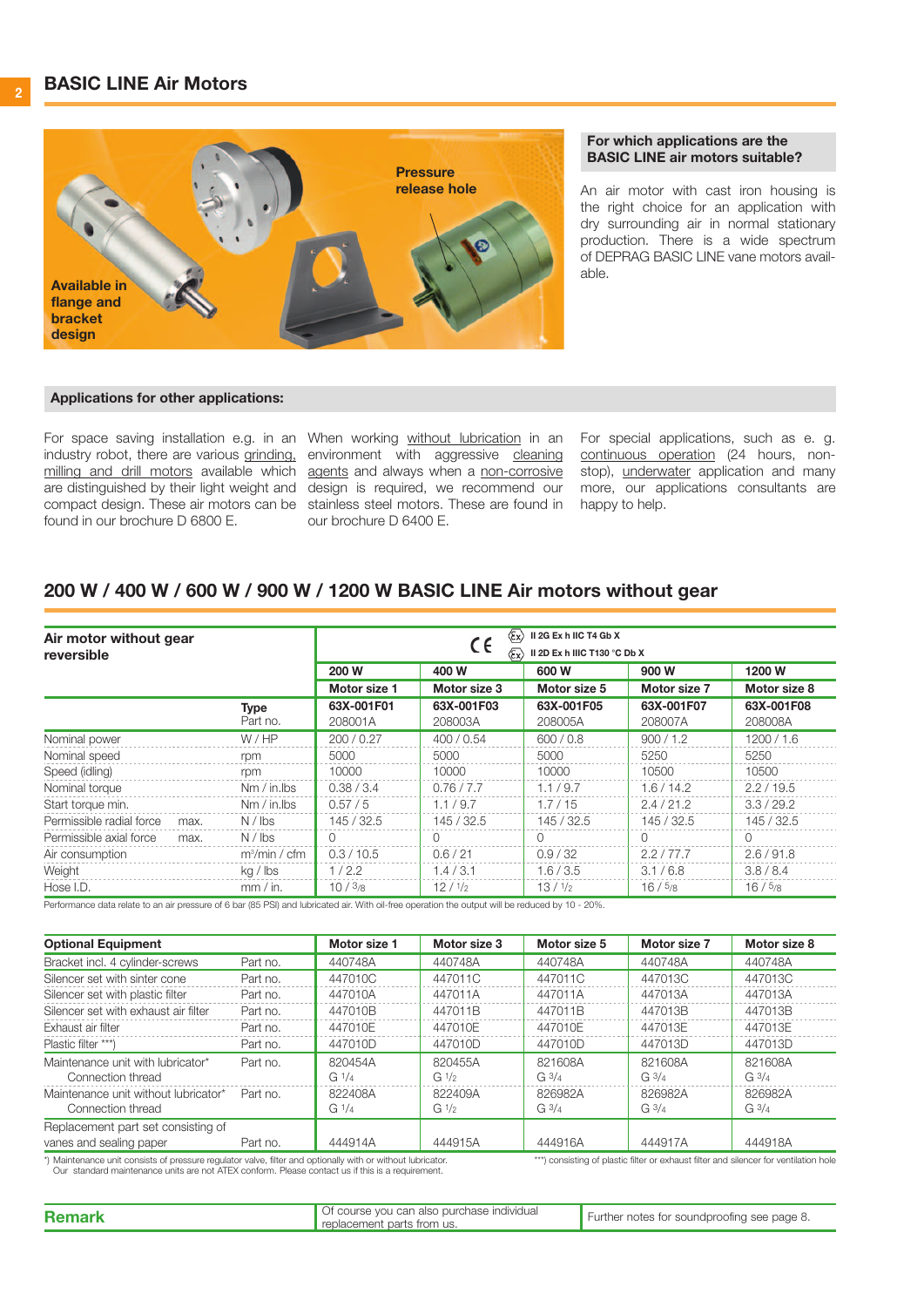

| <b>Type</b><br>lor size |            |       | Dimensions of air motor (mm) |  |
|-------------------------|------------|-------|------------------------------|--|
|                         |            |       |                              |  |
|                         | 63X-001F01 |       |                              |  |
|                         | 63X-001F03 |       |                              |  |
|                         | 63X-001F05 |       | 56.5                         |  |
|                         | 63X-001F07 | 116.3 | 548                          |  |
|                         | 63X-001F08 | 36.3  | 64.3                         |  |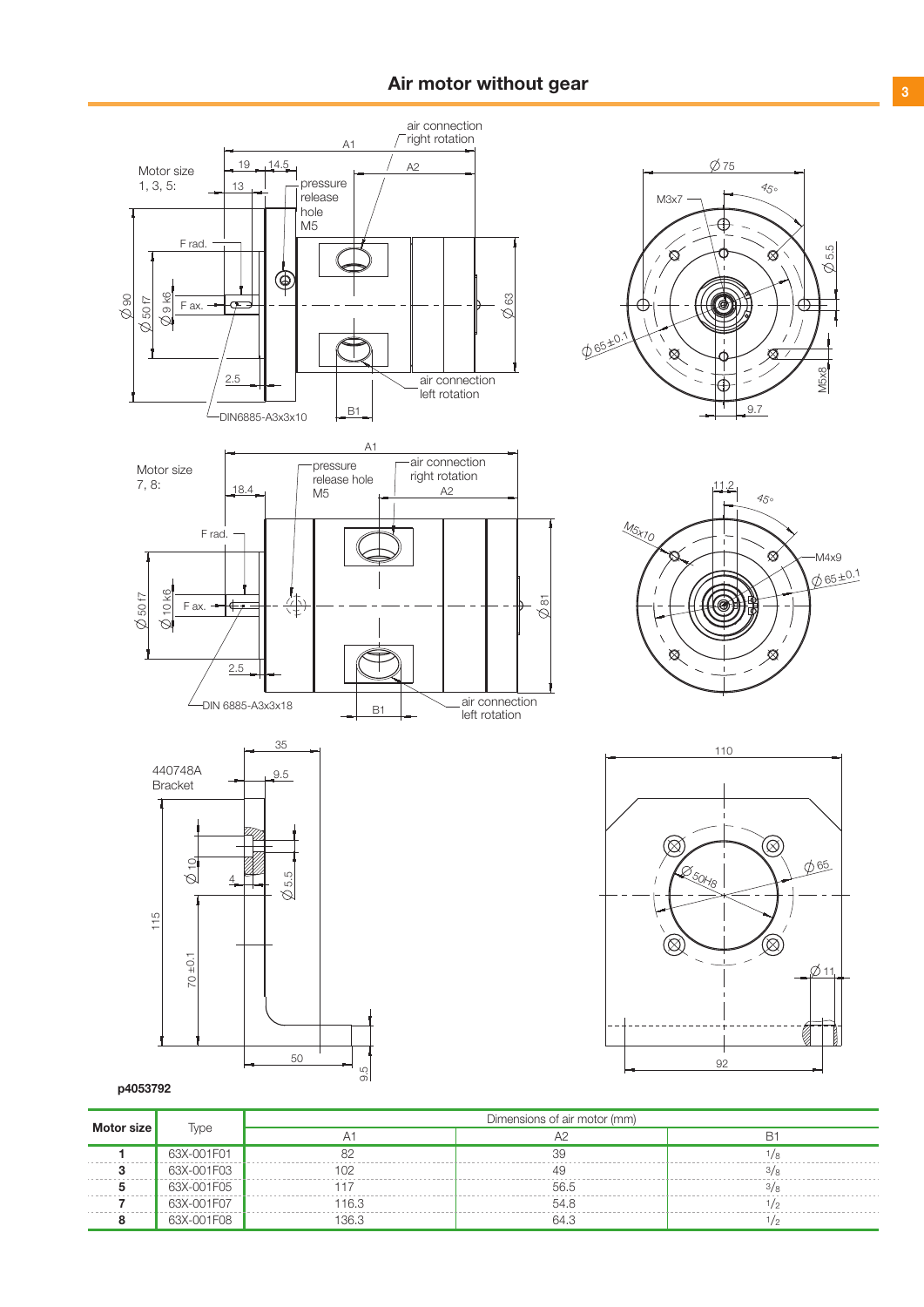# $4$  200 W / 400 W / 600 W BASIC LINE Air motors with gear

| Air motor with gear 200 W                                                                                                                        |                           |                       | C€                                                        | $\langle \xi_X \rangle$ II 2G Ex h IIC T4 Gb X |                                                                 |                                                                 |                       |                       |                           |  |  |
|--------------------------------------------------------------------------------------------------------------------------------------------------|---------------------------|-----------------------|-----------------------------------------------------------|------------------------------------------------|-----------------------------------------------------------------|-----------------------------------------------------------------|-----------------------|-----------------------|---------------------------|--|--|
| reversible                                                                                                                                       |                           |                       |                                                           |                                                | $\langle \overline{\xi_X} \rangle$ II 2D Ex h IIIC T130 °C Db X |                                                                 |                       |                       |                           |  |  |
|                                                                                                                                                  |                           |                       |                                                           |                                                |                                                                 | Motor size 1                                                    |                       |                       |                           |  |  |
|                                                                                                                                                  | <b>Type</b><br>Part no.   | 63X-004F01<br>208001B | 63X-007F01 63X-018F01<br>208001C                          | 208001D                                        | 63X-029F01<br>208001E                                           | 63X-046F01<br>208001F                                           | 63X-078F01<br>208001G | 63X-124F01<br>208001H | 63X-308F01<br>2080011     |  |  |
| Nominal power                                                                                                                                    | W/HP                      | 200 / 0.27            | 200 / 0.27                                                | 200 / 0.27                                     | 200 / 0.27                                                      | 200 / 0.27                                                      | 200 / 0.27            | 200 / 0.27            | 200 / 0.27                |  |  |
| Nominal speed                                                                                                                                    | rpm                       | 1150                  | 730                                                       | 270                                            | 170                                                             | 105                                                             | 60                    | 40                    | 16                        |  |  |
| Speed (idling)                                                                                                                                   | rpm                       | 2300                  | 1460                                                      | 540                                            | 340                                                             | 210                                                             | 120                   | 80                    | 32                        |  |  |
| Nominal torque                                                                                                                                   | Nm / in.lbs               | 1.6/14                | 2.6 / 23                                                  | 7/62                                           | 11.2 / 99                                                       | 18.2 / 161                                                      | 31.8 / 281            | 47.8 / 423            | 80 / 708*)                |  |  |
| Start torque min.                                                                                                                                | Nm / in.lbs               | 2.4 / 21              | 3.9 / 34                                                  | 10.5 / 93                                      | 16.8/149                                                        | 27.3 / 242                                                      | 47.7 / 422            | 71.7 / 634            | 80 / 708*)                |  |  |
| Permissible radial force<br>max.                                                                                                                 | $N /$ lbs                 | 240 / 53.8            | 240 / 53.8                                                | 360 / 80.6                                     | 360 / 80.6                                                      | 360 / 80.6                                                      | 520/116.5             | 520/116.5             | 520/116.5                 |  |  |
| Permissible axial force<br>max.                                                                                                                  | $N /$ lbs                 | 50/11.2               | 50/11.2                                                   | 70/15.7                                        | 70/15.7                                                         | 70 / 15.7                                                       | 120 / 26.9            | 120 / 26.9            | 120 / 26.9                |  |  |
| Air consumption                                                                                                                                  | m <sup>3</sup> /min / cfm | 0.3 / 10              | 0.3 / 10                                                  | 0.3 / 10                                       | 0.3 / 10                                                        | 0.3 / 10                                                        | 0.3 / 10              | 0.3 / 10              | 0.3 / 10                  |  |  |
| Weight                                                                                                                                           | kg / lbs                  | 2.4 / 5.3             | 2.4 / 5.3                                                 | 2.8/6.2                                        | 2.8/6.2                                                         | 2.8/6.2                                                         | 3.2 / 7               | 3.2/7                 | 3.2 / 7                   |  |  |
| Hose I.D.                                                                                                                                        | mm / in.                  | 10/3/s                | 10/3/8                                                    | 10/3/s                                         | 10/3/8                                                          | 10/3/8                                                          | 10/3/s                | 10/3/s                | 10/3/8                    |  |  |
| Air motor with gear 400 W                                                                                                                        |                           |                       | $\langle \overline{\xi} x \rangle$ II 2G Ex h IIC T4 Gb X |                                                |                                                                 |                                                                 |                       |                       |                           |  |  |
| reversible                                                                                                                                       |                           |                       |                                                           | c٤                                             |                                                                 | $\langle \overline{\xi_X} \rangle$ II 2D Ex h IIIC T130 °C Db X |                       |                       |                           |  |  |
|                                                                                                                                                  |                           |                       |                                                           |                                                |                                                                 | Motor size 3                                                    |                       |                       |                           |  |  |
|                                                                                                                                                  | <b>Type</b>               |                       | 63X-004F03 63X-007F03                                     | 63X-018F03                                     | 63X-029F03                                                      | 63X-046F03                                                      | 63X-078F03            | 63X-124F03            |                           |  |  |
|                                                                                                                                                  | Part no.                  | 208003B               | 208003C                                                   | 208003D                                        | 208003E                                                         | 208003F                                                         | 208003G               | 208003H               |                           |  |  |
| Nominal power                                                                                                                                    | W/HP                      | 400 / 0.54            | 400 / 0.54                                                | 400 / 0.54                                     | 400 / 0.54                                                      | 400 / 0.54                                                      | 400 / 0.54            | 400 / 0.54            |                           |  |  |
| Nominal speed                                                                                                                                    | rpm                       | 1150                  | 730                                                       | 270                                            | 170                                                             | 105                                                             | 60                    | 40                    |                           |  |  |
| Speed (idling)                                                                                                                                   | rpm                       | 2300                  | 1460                                                      | 540                                            | 340                                                             | 210                                                             | 120                   | 80                    |                           |  |  |
| Nominal torque                                                                                                                                   | Nm / in.lbs               | 3.2 / 28              | 5.2/46                                                    | 14/124                                         | 22.4 / 198                                                      | 36.4 / 322                                                      | 63.6 / 563            | 80 / 708*)            |                           |  |  |
| Start torque min.                                                                                                                                | Nm / in.lbs               | 4.8 / 42              | 7.8 / 69                                                  | 21/186                                         | 33.6 / 297                                                      | 54.6 / 483                                                      | 80 / 708*)            | 80 / 708*)            |                           |  |  |
| Permissible radial force<br>max.                                                                                                                 | $N /$ lbs                 | 240 / 53.8            | 240 / 53.8                                                | 360/80.6                                       | 360 / 80.6                                                      | 360 / 80.6                                                      | 520/116.5             | 520/116.5             |                           |  |  |
| Permissible axial force<br>max.                                                                                                                  | $N /$ lbs                 | 50/11.2               | 50/11.2                                                   | 70 / 15.7                                      | 70/15.7                                                         | 70/15.7                                                         | 120 / 26.9            | 120 / 26.9            |                           |  |  |
| Air consumption                                                                                                                                  | m <sup>3</sup> /min / cfm | 0.6 / 21              | 0.6 / 21                                                  | 0.6 / 21                                       | 0.6 / 21                                                        | 0.6 / 21                                                        | 0.6 / 21              | 0.6 / 21              |                           |  |  |
| Weight                                                                                                                                           | kg / lbs                  | 2.8/6.2               | 2.8/6.2                                                   | 3.2 / 7                                        | 3.2/7                                                           | 3.2/7                                                           | 3.6 / 7.9             | 3.6/7.9               |                           |  |  |
| Hose I.D.                                                                                                                                        | mm / in.                  | 12/1/2                | 12/1/2                                                    | $12 / \frac{1}{2}$                             | $12 / \frac{1}{2}$                                              | 12/1/2                                                          | 12/1/2                | 12/1/2                |                           |  |  |
| Air motor with gear 600 W                                                                                                                        |                           |                       |                                                           | C€                                             | $\langle \overline{\xi} x \rangle$ II 2G Ex h IIC T4 Gb X       |                                                                 |                       |                       |                           |  |  |
| reversible                                                                                                                                       |                           |                       |                                                           |                                                | $\langle \overline{\epsilon}_\mathbf{x} \rangle$                | II 2D Ex h IIIC T130 °C Db X                                    |                       |                       |                           |  |  |
|                                                                                                                                                  |                           |                       |                                                           |                                                |                                                                 | Motor size 5                                                    |                       |                       |                           |  |  |
|                                                                                                                                                  | Type<br>Part no.          | 208005B               | 63X-004F05 63X-007F05 63X-018F05<br>208005C               | 208005D                                        | 208005E                                                         | 63X-029F05 63X-046F05<br>208005F                                | 63X-078F05<br>208005G |                       |                           |  |  |
|                                                                                                                                                  | W / HP                    | 600 / 0.8             | 600 / 0.8                                                 | 600 / 0.8                                      | 600 / 0.8                                                       | 600 / 0.8                                                       | 600 / 0.8             |                       |                           |  |  |
| Nominal power<br>Nominal speed                                                                                                                   |                           | 1150                  | 730                                                       | 270                                            | 170                                                             | 105                                                             | 60                    |                       |                           |  |  |
| Speed (idling)                                                                                                                                   | rpm                       | 2300                  | 1460                                                      | 540                                            | 340                                                             | 210                                                             | 120                   |                       |                           |  |  |
| Nominal torque                                                                                                                                   | rpm<br>Nm / in.lbs        | 5/44                  | 7.8 / 69                                                  | 21/186                                         | 33.6 / 297                                                      | 54.5 / 482                                                      | 80 / 708*)            |                       |                           |  |  |
| Start torque min.                                                                                                                                | Nm / in.lbs               | 7.5/66                | 11.7 / 103                                                | 31.5 / 279                                     | 50.4 / 446                                                      | 80 / 708*)                                                      | 80 / 708*)            |                       |                           |  |  |
| Permissible radial force<br>max.                                                                                                                 | $N /$ lbs                 | 240 / 53.8            | 240 / 53.8                                                | 360 / 80.6                                     | 360 / 80.6                                                      | 360 / 80.6                                                      | 520/116.5             |                       |                           |  |  |
| Permissible axial force<br>max.                                                                                                                  | $N /$ lbs                 | 50/11.2               | 50/11.2                                                   | 70/15.7                                        | 70/15.7                                                         | 70/15.7                                                         | 120 / 26.9            |                       |                           |  |  |
| Air consumption                                                                                                                                  | $m3/min / cfm$ 0.9 / 32   |                       | 0.9 / 32                                                  | 0.9 / 32                                       | 0.9 / 32                                                        | 0.9 / 32                                                        | 0.9 / 32              |                       |                           |  |  |
| Weight                                                                                                                                           | kg / lbs                  | 3/6.6                 | 3/6.6                                                     | 3.4 / 7.5                                      | 3.4/7.5                                                         | 3.4 / 7.5                                                       | 3.8 / 8.4             |                       |                           |  |  |
| Hose I.D.                                                                                                                                        | mm / in.                  | 13/1/2                | 13/1/2                                                    | 13/1/2                                         | 13/1/2                                                          | 13/1/2                                                          | 13/1/2                |                       |                           |  |  |
| Performance data relate to an air pressure of 6 bar (85 PSI) and lubricated air. With oil-free operation the output will be reduced by 10 - 20%. |                           |                       |                                                           |                                                |                                                                 |                                                                 |                       |                       | *) max. admissible torque |  |  |
|                                                                                                                                                  |                           |                       |                                                           |                                                |                                                                 |                                                                 |                       |                       |                           |  |  |
| <b>Optional Equipment</b>                                                                                                                        |                           | Motor size 1          |                                                           |                                                | Motor size 3                                                    |                                                                 |                       | Motor size 5          |                           |  |  |
| Bracket incl. 4 cylinder-screws                                                                                                                  | Part no.                  | 440748B               |                                                           |                                                | 440748B                                                         |                                                                 | 440748B               |                       |                           |  |  |
| Flange as per IEC80 B5**                                                                                                                         | Part no.                  | 446358B               |                                                           |                                                | 446358B                                                         |                                                                 | 446358B               |                       |                           |  |  |
| Flange as per IEC80 B14**                                                                                                                        | Part no.                  | 446358A               |                                                           |                                                | 446358A                                                         |                                                                 | 446358A               |                       |                           |  |  |
| Silencer set with sinter cone                                                                                                                    | Part no.                  | 447010C               |                                                           |                                                | 447011C                                                         |                                                                 | 447011C               |                       |                           |  |  |
| Silencer set with plastic filter                                                                                                                 | Part no.                  | 447010A               |                                                           |                                                | 447011A                                                         |                                                                 | 447011A               |                       |                           |  |  |
| Silencer set with exhaust air filter                                                                                                             | Part no.                  | 447010B               |                                                           |                                                | 447011B                                                         |                                                                 | 447011B               |                       |                           |  |  |
| Exhaust air filter                                                                                                                               | Part no.                  | 447010E               |                                                           |                                                | 447010E                                                         |                                                                 | 447010E               |                       |                           |  |  |
| Plastic filter ***)                                                                                                                              | Part no.                  | 447010D               |                                                           |                                                | 447010D                                                         |                                                                 | 447010D               |                       |                           |  |  |
| Maintenance unit with lubricator*                                                                                                                | Part no.                  | 820454A               |                                                           |                                                | 820455A                                                         |                                                                 | 821608A               |                       |                           |  |  |
| Connection thread                                                                                                                                |                           | G <sup>1/4</sup>      |                                                           |                                                | G <sup>1/2</sup>                                                |                                                                 | $G \frac{3}{4}$       |                       |                           |  |  |
| Maintenance unit without lubricator*                                                                                                             | Part no.                  | 822408A               |                                                           |                                                | 822409A                                                         |                                                                 | 826982A               |                       |                           |  |  |
| Connection thread                                                                                                                                |                           | G <sup>1/4</sup>      |                                                           |                                                | G <sup>1/2</sup>                                                |                                                                 | $G \frac{3}{4}$       |                       |                           |  |  |
| Replacement part set consisting of                                                                                                               |                           |                       |                                                           |                                                |                                                                 |                                                                 |                       |                       |                           |  |  |

vanes and sealing paper **Part no.** 444914A 444915A 444915A 444916A

\*) Maintenance unit consists of pressure regulator valve, filter and optionally with or without lubricator. The man manusculary and the state of the state of the state of the state of the state of the state of the state of

\*\*\*) consisting of plastic filter or exhaust filter and silencer for ventilation hole

**Remark Remark Example 2018** Of course you can also purchase individual **Further notes for soundproofing see page 8.**<br> **Remark**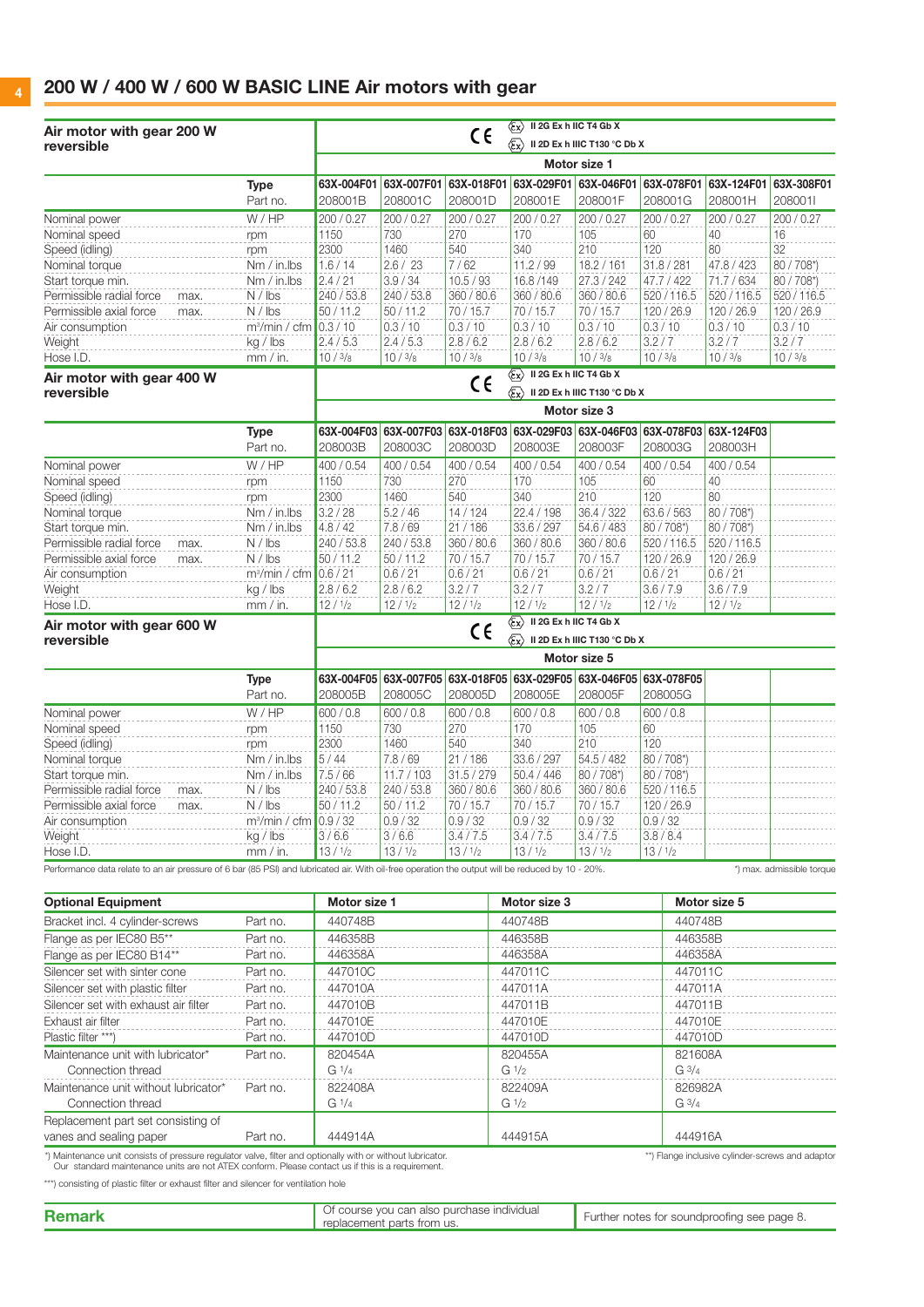

#### p405741

| Motor size |            | Type       |            |                | Dimensions of air motor (mm) |       |                   |  |  |
|------------|------------|------------|------------|----------------|------------------------------|-------|-------------------|--|--|
|            |            |            |            | A <sub>1</sub> | A2                           | A3    | <b>B1</b>         |  |  |
|            | 63X-004F01 | 63X-007F01 |            | 192.3          |                              |       |                   |  |  |
|            | 63X-018F01 | 63X-029F01 | 63X-046F01 | 208.3          | 39.1                         | 87.8  | G <sup>1</sup> /8 |  |  |
|            | 63X-078F01 | 63X-124F01 | 63X-308F01 | 223.8          |                              |       |                   |  |  |
|            | 63X-004F03 | 63X-007F03 |            | 212.3          |                              |       |                   |  |  |
| 3          | 63X-018F03 | 63X-029F03 | 63X-046F03 | 228.3          | 49.1                         | 107.8 | G <sup>3</sup> /8 |  |  |
|            | 63X-078F03 | 63X-124F03 |            | 243.8          |                              |       |                   |  |  |
|            | 63X-004F05 | 63X-007F05 |            | 227.3          |                              |       |                   |  |  |
| 5          | 63X-018F05 | 63X-029F05 | 63X-046F05 | 243.3          | 56.6                         | 122.8 | G <sup>3</sup> /8 |  |  |
|            | 63X-078F05 |            |            | 258.8          |                              |       |                   |  |  |

|                                       | Dimensions of flange (mm) |                |    |     |  |  |
|---------------------------------------|---------------------------|----------------|----|-----|--|--|
| Motor size<br>Flange Type             | ∍                         | C <sub>2</sub> | ⌒⌒ |     |  |  |
| IEC80 B5 (Part no. 446358B)           | 200                       | 130f7          |    | 165 |  |  |
| 1/3/5<br>IEC80 B14 (Part no. 446358A) |                           | 80f7           | M6 | 100 |  |  |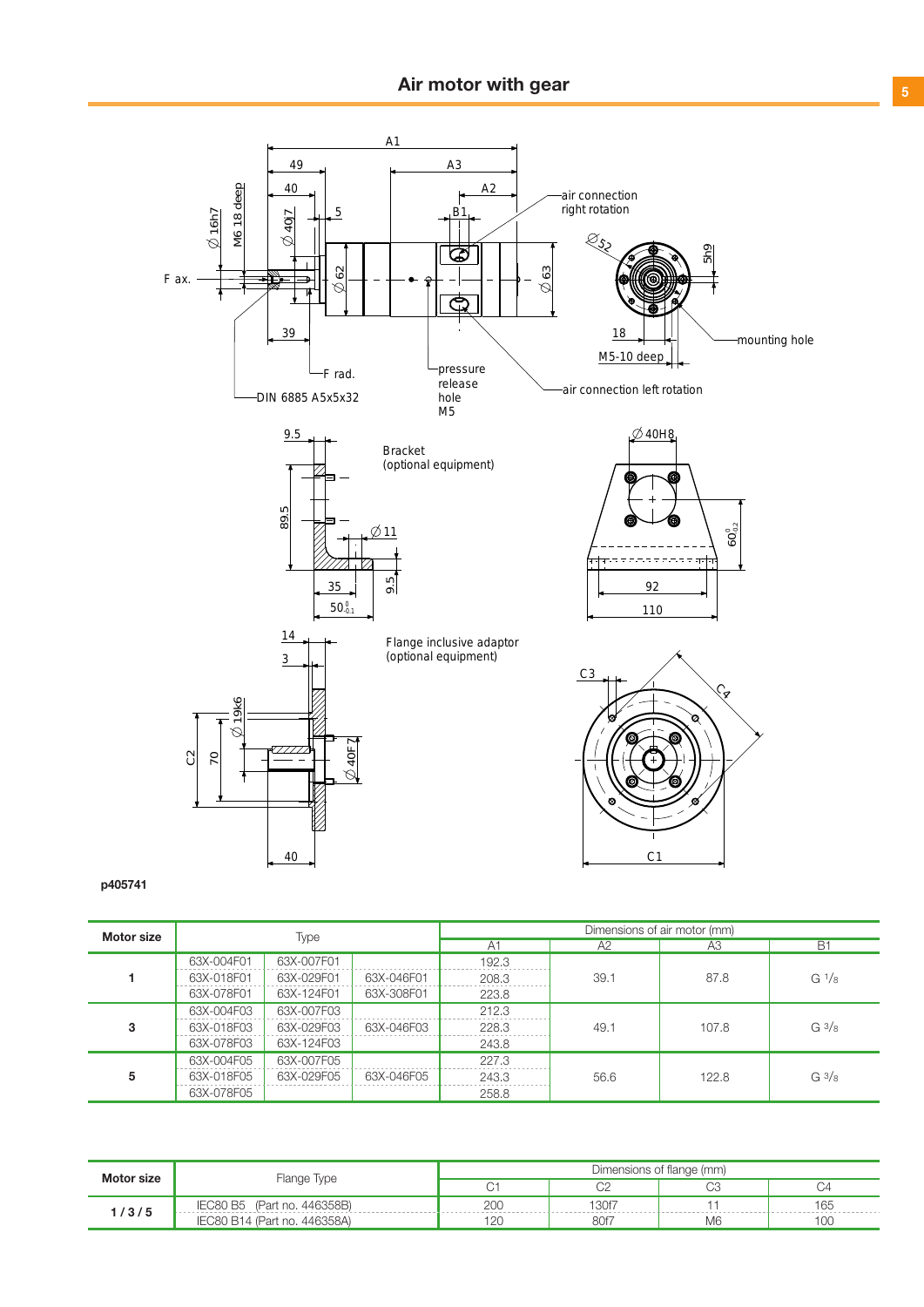| Air motor with gear 900 W<br>reversible |                         | $\langle \xi \chi \rangle$<br>II 2G Ex h IIC T4 Gb X<br>C€<br>II 2D Ex h IIIC T130 °C Db X<br>$\langle \epsilon_{\mathsf{x}} \rangle$ |                       |                       |                       |                       |                       |                       |                       |
|-----------------------------------------|-------------------------|---------------------------------------------------------------------------------------------------------------------------------------|-----------------------|-----------------------|-----------------------|-----------------------|-----------------------|-----------------------|-----------------------|
|                                         |                         |                                                                                                                                       |                       |                       |                       | Motor size 7          |                       |                       |                       |
|                                         | <b>Type</b><br>Part no. | 63X-004F07<br>208007B                                                                                                                 | 63X-007F07<br>208007C | 63X-018F07<br>208007D | 63X-029F07<br>208007E | 63X-046F07<br>208007F | 63X-078F07<br>208007G | 63X-124F07<br>208007H | 63X-308F07<br>2080071 |
| Nominal power                           | W / HP                  | 900/1.2                                                                                                                               | 900/1.2               | 900/1.2               | 900/1.2               | 900/1.2               | 900/1.2               | 900 / 1.2             | 900 / 1.2             |
| Nominal speed                           | rpm                     | 1225                                                                                                                                  | 780                   | 290                   | 180                   | 115                   | 67                    | 45                    | 20                    |
| Speed (idling)                          | rpm                     | 2450                                                                                                                                  | 1560                  | 580                   | 360                   | 230                   | 134                   | 90                    | 40                    |
| Nominal torque                          | $Nm/in.$ lbs            | 17/62                                                                                                                                 | 11/97.4               | 30 / 265.5            | 47 / 416              | 75/663.8              | 120/1062*)            | 120/1062*)            | 120/1062*)            |
| Start torque min.                       | $Nm / in$ lbs           | 10.5 / 92.9                                                                                                                           | 16.5 / 146            | 45 / 398.3            | 71/628.4              | 112 / 991.2           | 120/1062*)            | 120/1062*)            | 120/1062*)            |
| Permissible radial force max.           | $N /$ lbs               | 400 / 89.6                                                                                                                            | 400 / 89.6            | 600 / 134.4           | 600/134.4             | 600 / 134.4           | 1000 / 224            | 1000 / 224            | 1000 / 224            |
| Permissible axial force<br>max.         | $N /$ lbs               | 80/17.9                                                                                                                               | 80/17.9               | 120 / 26.9            | 120/26.9              | 120 / 26.9            | 200/44.8              | 200/44.8              | 200/44.8              |
| Air consumption                         | $m^3/m$ in / cfm        | 2.2/77.7                                                                                                                              | 2.2/77.7              | 2.2/77.7              | 2.2/77.7              | 2.2 / 77.7            | 2.2/77.7              | 2.2 / 77.7            | 2.2/77.7              |
| Weight                                  | kg / lbs                | 4.9 / 10.8                                                                                                                            | 4.9/10.8              | 5.6/12.3              | 5.6/12.3              | 5.6/12.3              | 6.3 / 13.9            | 6.3 / 13.9            | 6.3 / 13.9            |
| Hose I.D.                               | mm / in.                | 16/5/8                                                                                                                                | 16/5/8                | 16/5/8                | 16/5/8                | 16/5/8                | 16/5/8                | 16/5/8                | 16/5/8                |

Performance data relate to an air pressure of 6 bar (85 PSI) and lubricated air. With oil-free operation the output will be reduced by 10 - 20%.

\*) max. admissible torque

| Air motor with gear 1200 W<br>reversible |                         | II 2G Ex h IIC T4 Gb X<br>$\langle \xi \chi \rangle$<br>C€<br>$\langle \xi_X \rangle$ II 2D Ex h IIIC T130 °C Db X |                       |                       |                       |                       |  |  |  |
|------------------------------------------|-------------------------|--------------------------------------------------------------------------------------------------------------------|-----------------------|-----------------------|-----------------------|-----------------------|--|--|--|
|                                          |                         |                                                                                                                    |                       |                       |                       | Motor size 8          |  |  |  |
|                                          | <b>Type</b><br>Part no. | 63X-004F08<br>208008B                                                                                              | 63X-007F08<br>208008C | 63X-018F08<br>208008D | 63X-029F08<br>208008E | 63X-046F08<br>208008F |  |  |  |
| Nominal power                            | W / HP                  | 1200/1.6                                                                                                           | 1200/1.6              | 1200 / 1.6            | 1200/1.6              | 1200 / 1.6            |  |  |  |
| Nominal speed                            | rpm                     | 1225                                                                                                               | 780                   | 290                   | 180                   | 115                   |  |  |  |
| Speed (idling)                           | rpm                     | 2450                                                                                                               | 1560                  | 580                   | 360                   | 230                   |  |  |  |
| Nominal torque                           | $Nm / in$ lbs           | 9.4 / 83.2                                                                                                         | 14.7 / 130.1          | 40/354                | 63/557.6              | 100 / 885             |  |  |  |
| Start torque min.                        | $Nm / in$ lbs           | 14 / 123.9                                                                                                         | 22 / 194.7            | 60/531                | 94 / 831.9            | 120/1062*)            |  |  |  |
| Permissible radial force max.            | $N /$ lbs               | 400/89.6                                                                                                           | 400/89.6              | 600 / 134.4           | 600 / 134.4           | 600 / 134.4           |  |  |  |
| Permissible axial force<br>max.          | $N /$ lbs               | 80/17.9                                                                                                            | 80/17.9               | 120/26.9              | 120/26.9              | 120/26.9              |  |  |  |
| Air consumption                          | $m^3/m$ in / cfm        | 2.6/91.8                                                                                                           | 2.6/91.8              | 2.6/91.8              | 2.6/91.8              | 2.6/91.8              |  |  |  |
| Weight                                   | kg / lbs                | 5.6/12.3                                                                                                           | 5.6/12.3              | 6.3 / 13.9            | 6.3 / 13.9            | 6.3 / 13.9            |  |  |  |
| Hose I.D.                                | mm / in.                | 16/5/8                                                                                                             | 16/5/8                | 16/5/8                | 16/5/8                | 16/5/8                |  |  |  |

Performance data relate to an air pressure of 6 bar (85 PSI) and lubricated air. With oil-free operation the output will be reduced by 10 - 20%.

\*) max. admissible torque

| <b>Optional Equipment</b>                     |          | Motor size 7      | Motor size 8      |
|-----------------------------------------------|----------|-------------------|-------------------|
| Bracket incl. 4 cylinder-screws               | Part no. | 440748C           | 440748C           |
| Flange as per IEC80 B5**                      | Part no. | 446358E           | 446358E           |
| Flange as per IEC80 B14**                     | Part no. | 446358D           | 446358D           |
| Silencer set with sinter cone                 | Part no. | 447013C           | 447013C           |
| Silencer set with plastic filter              | Part no. | 447013A           | 447013A           |
| Silencer set with exhaust air filter          | Part no. | 447013B           | 447013B           |
| Exhaust air filter                            | Part no. | 447013E           | 447013E           |
| Plastic filter ***)                           | Part no. | 447013D           | 447013D           |
| Maintenance unit with lubricator*             | Part no. | 821608A           | 821608A           |
| Connection thread                             |          | $G_3/4$           | $G_3/4$           |
| Maintenance unit without lubricator* Part no. |          | 826982A           | 826982A           |
| Connection thread                             |          | G <sup>3</sup> /4 | G <sup>3</sup> /4 |
| Replacement part set consisting of            |          |                   |                   |
| vanes and sealing paper                       | Part no. | 444917A           | 444918A           |

\*) Maintenance unit consists of pressure regulator valve, filter and optionally with or without lubricator. Naintenance was a statement of the statement of the screws of the screws of the screws of the screws of the screws

\*\*\*) consisting of plastic filter or exhaust filter and silencer for ventilation hole

| Of course you can also purchase individual<br>.⊀emark<br>" replacement parts from us. | Further notes for soundproofing see page 8. |
|---------------------------------------------------------------------------------------|---------------------------------------------|
|---------------------------------------------------------------------------------------|---------------------------------------------|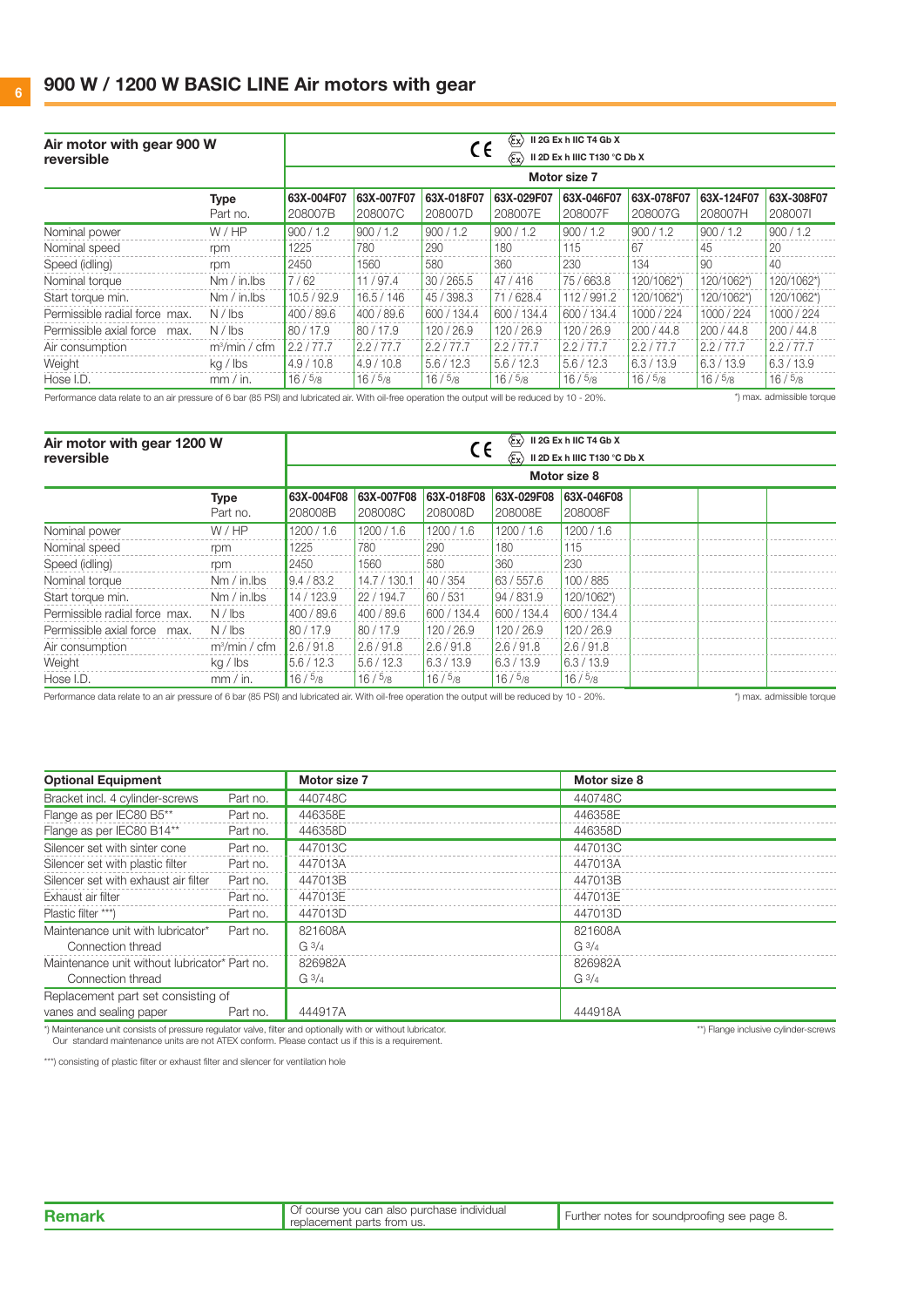

### p440238

| Motor size |            |                |                | Dimensions of air motor (mm) |      |  |  |
|------------|------------|----------------|----------------|------------------------------|------|--|--|
| Type       |            | A <sup>4</sup> | A <sup>2</sup> |                              |      |  |  |
|            | 63X-004F07 | 63X-007F07     |                | 209.2                        |      |  |  |
|            | 63X-018F07 | 63X-029F07     | 63X-046F07     | 230.8                        | 54.8 |  |  |
|            | 63X-078F07 | 63X-124F07     | 63X-308F07     | 252.5                        |      |  |  |
| 8          | 63X-004F08 | 63X-007F08     |                | 229.2                        | 64.8 |  |  |
|            | 63X-018F08 | 63X-029F08     | 63X-046F08     | 250.8                        |      |  |  |

| Motor size | Flange Type                  | Dimensions of flange (mm) |       |    |     |  |
|------------|------------------------------|---------------------------|-------|----|-----|--|
|            |                              |                           |       |    |     |  |
| 7/8        | IEC80 B5 (Part no. 446358E)  | 200                       | 130f7 |    | 165 |  |
|            | IEC80 B14 (Part no. 446358D) | 120                       | 80f7  | M6 |     |  |